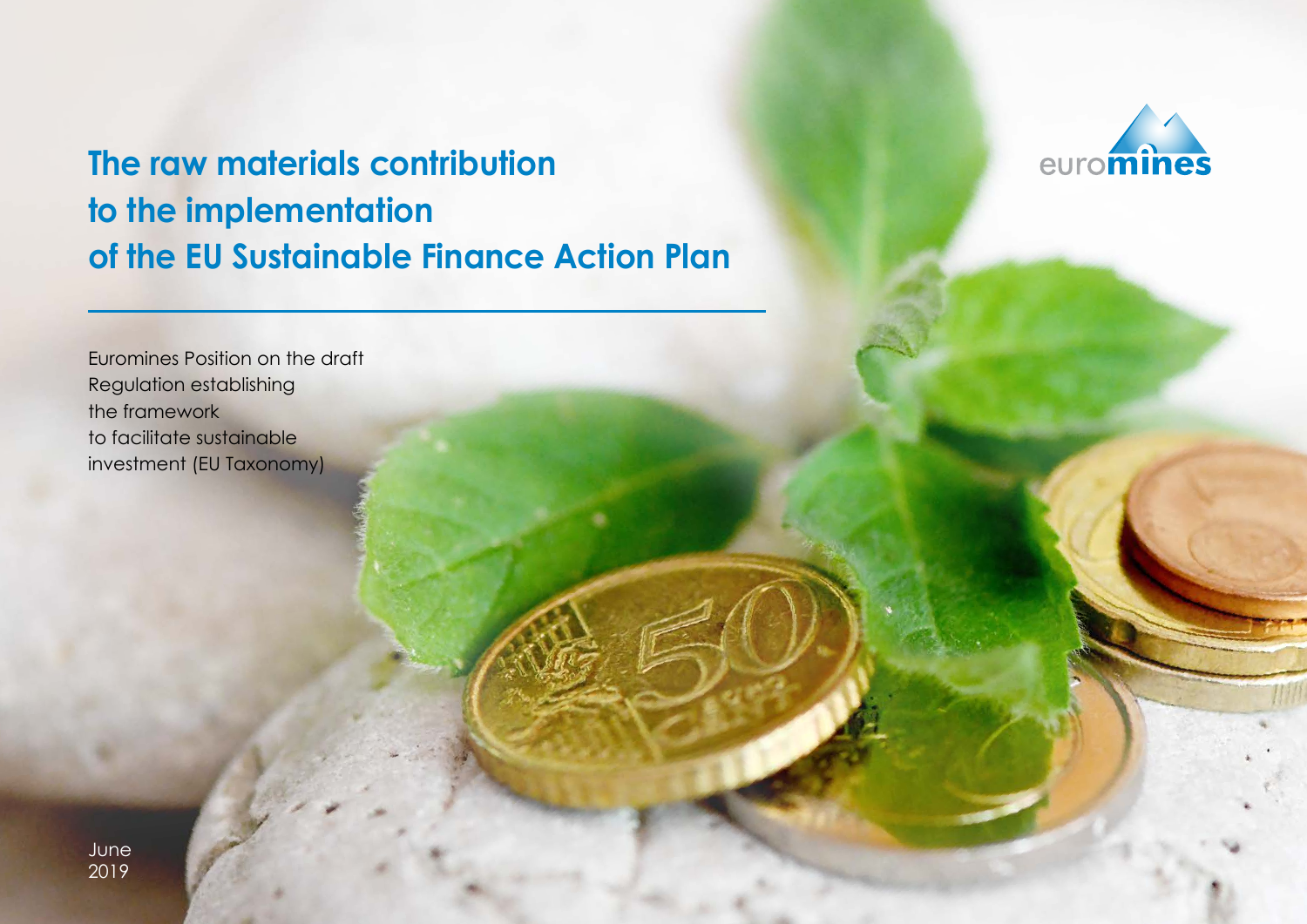As the recognized representative of the European metals and minerals mining industry, Euromines welcomes the Commission's **Sustainable Finance Action Plan** for a greener and cleaner economy and agrees that a socio - economically efficient, sustainable and flexible financial system is essential for long-term value creation.

In November 2018 the European Commission underlined the importance of continuing exploration and extraction in its document, *A Clean Planet for all*, a strategic long-term vision for a prosperous, modern, competitive and climate-neutral economy by 2050. "Raw materials are indispensable enablers for carbon-neutral solutions in all sectors of the economy. Given the scale of fast growing material demand, primary raw materials will continue to provide a large part of the demand."

The European mining industry plays a critical role in underpinning economic growth. The development of mineral resources is a pillar for many national economies, in terms of contribution to gross domestic product, foreign direct investment, tax & royalty revenues as well as other governmental revenues. Even more, the mining industry produces more than 42 different metals and minerals and employs 350.000 people directly and about 4 times as many indirectly. Modern extraction and processing of minerals and metals has brought huge benefits to society while reducing pressures on the environment, addressing green-house gas emissions, tackling pollution, minimising waste and improving efficiency in the use of natural resources. Even more, the mineral industry will continue to enable downstream sectors to realise all these improvements.

In this context, we believe that the Sustainable Finance Action Plan should ensure an integrated approach, providing consistency, stability and predictability along the whole value chain by:

- Continuing to fulfil our current needs without compromising the ability of future generations to meet theirs;
- Keeping finance and investment available to all, both to those that are trailblazers and to those that are in need of finance to modernise and upgrade toward achieving these targets, including SMEs;
- Markets, industries and companies in transition need assistance if we are to achieve our shared goals;
- Integrating the research, development and innovation potential in sustainability reporting;
- Maintaining the system's flexibility and dynamism according to the social, economic and environmental evolution;
- Using accurate definitions and methodologies that are both aligned and coherent with existing principles;
- Fostering transparency and providing clarity to the markets through a common understanding of sustainable investments and their environmental impacts;
- Keeping reporting duties to an efficient and functional minimum;
- Using relative and not absolute indicators or even qualitative ones as metrics of selection. An absolute value is a value compared to an absolute standard which currently does not exist or cannot be uniformly applicable in assessing how different mining sectors contribute to the development of low carbon technologies.
- Encouraging investments into generic new business developments such as sustainable exploration, which would secure the supply of resources for the future.

Additionally, Euromines would like to make the following comments with regards to the Proposal for a Regulation on the establishment of a framework to facilitate sustainable investment (EU Taxonomy):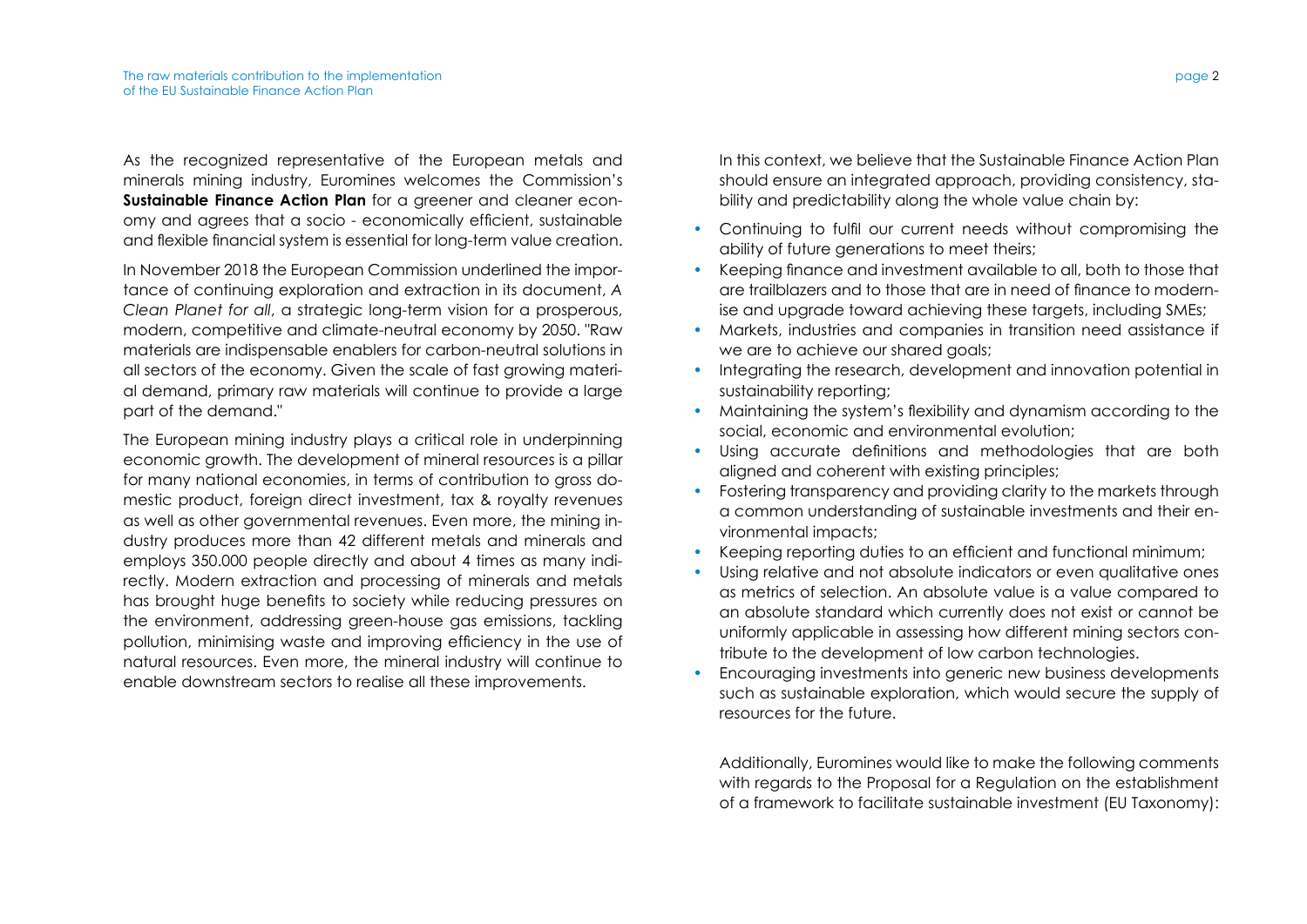# **1 European mining-related activities are environmentally sustainable and comply with the sustainability criteria, as follows:**

- They contribute substantially to the environmental objectives set out in Article 5 in accordance with Articles 6 to 11 of the draft, Regulation on Taxonomy, including by enabling other economic activities to improve their environmental performances with regards to one or more of these objectives;
- They do not significantly harm any of the environmental objectives set out in Article 3 of the taxonomy proposal;
- They are carried out in compliance with the applicable safeguards and procedures implemented by the undertaking that is carrying out an economic activity;
- They comply with the technical screening criteria.

#### **2 Euromines is committed to contribute substantially to climate change mitigation**

Article 6 of the Taxonomy Regulation proposal states that "an economic activity shall be considered to contribute substantially to climate change mitigation where that activity contributes substantially to the stabilization of greenhouse gas concentrations in the atmosphere at a level which prevents dangerous anthropogenic interference with the climate system by avoiding or reducing greenhouse gas emissions or enhancing greenhouse gas removals […]"

With this in mind, the European mining companies not only continuously explore methods of decarbonisation in order to efficiently and effectively fulfil the continued increasing demand for resources but also enable other economic activities to improve their environmental performance.

**Greening of: The European mining sector reduces the emissions of mining-related activities.** Different European mining sectors have already taken the necessary measures to reduce the mining–related emissions and have already opted for investing in their own alternative electricity generation and supply or switched to a 100% renewable energy source for their electricity supply.

Most major mines in Europe are currently heavily investing in electrification and remote operation of their internal transportation, transport lines and machinery including investments in battery technology, electric mine trucks, electric trolley lines, electric conveyor belts and transport routes.

Other contributions to the climate change mitigation include the use of both conventional and technological innovations to improve recovery per unit of energy used (use of new IT, Big Data, precision mining and earth observation technologies), energy saving programs and Energy Management Systems, the implementation of energy-saving projects across mines and mill sites, investments into alternative energy supplies such as wind power and use of biofuels for heating instead of gas oil.

Together with the downstream industry, the mining industry is investing in new and further research in developing raw material feeds that will allow reduction in carbon emissions in further processing. LKAB for example has initiated research along with the international mining and steel industries for new reduction processes with reduced or no carbon emissions. In partnership with the steel company SSAB and energy company Vattenfall, it is currently running the HYBRIT project with the aim of making steel with no carbon emissions whatsoever<sup>1</sup>.

<sup>1</sup> Source: Sustainability Report, LKAB, 2017, https://www.lkab.com/en/SysSiteAssets/documents/finansiell-information/en/annual-reports/lkab\_2017\_annual\_ and sustainability report.pdf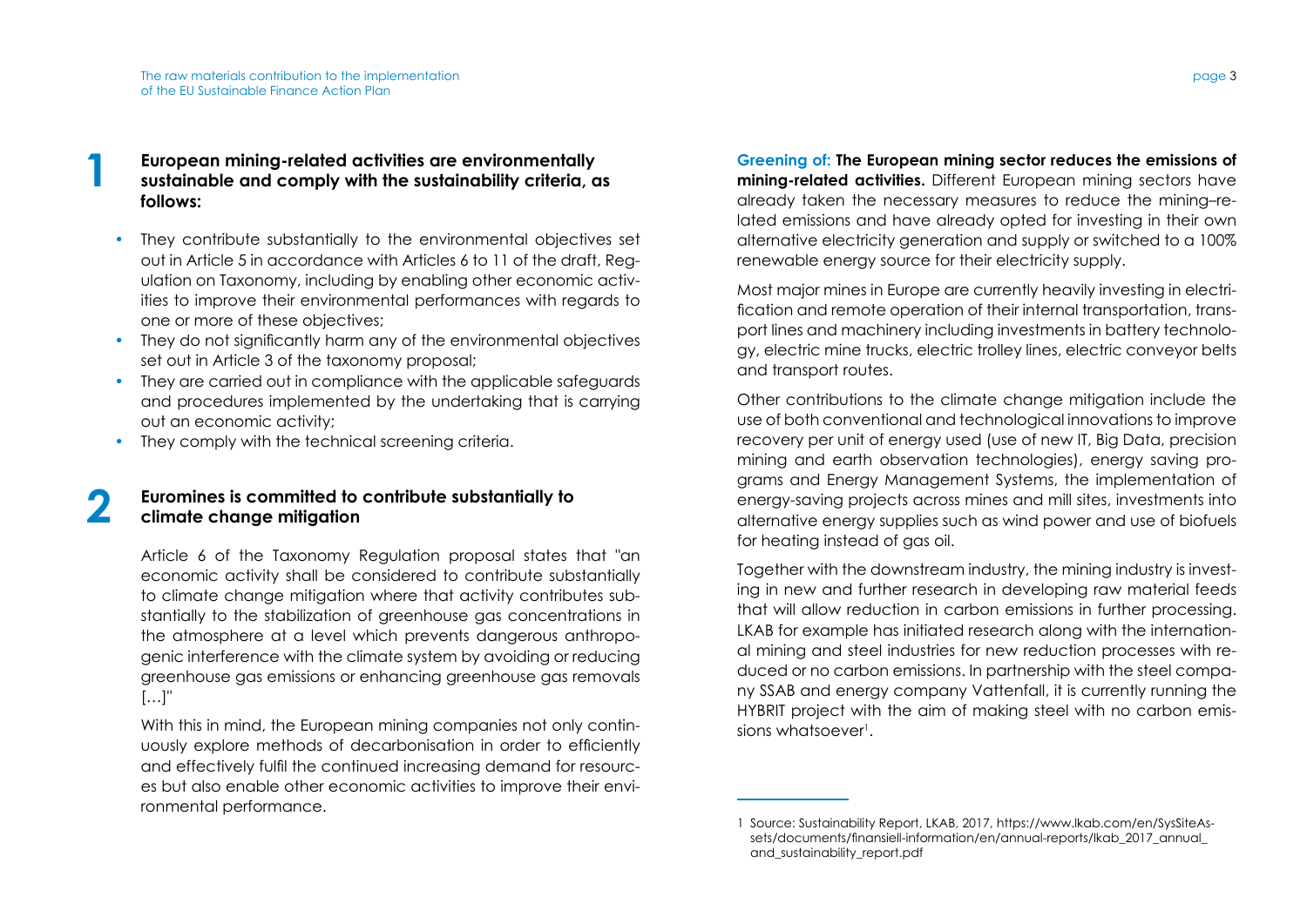+664%

+8%

Projections 2030

Dysprosium

**Dysprosiu** 

Manganese

Vangane

Neodym-ium

+2193%

0%

Molybdenum

olybden

10 000 000

Annual demand (tonnes)

Annual demand (tonnes)

**Greening by: European mineral products also trigger emission reductions in other sectors of the economy.** For example, the new infrastructure for the alternative energy sector requires an increased use of metals and minerals, in particular steel for pipelines and mining equipment, copper and graphite for electricity cables, generators and electric motors, aluminium, primarily for electricity cables, and a host of other metals and minerals including phosphorous, potassium and nitrogen for biomass production.

Also, producing a 3-megawatt wind turbine requires 335 tonnes of steel, 4.7 tonnes of copper, 1,200 tonnes of concrete, 3 tonnes of aluminium, 2 tonnes of rare earth elements as well as zinc. This illustrates the volume of raw materials we need for the green transition. (Maroš Šefčovič, the European Commission Vice-President in charge of the energy union)

*Figure 1: Projected variation in the EU's annual demand for raw materials in selected low-carbon technologies from 2012 to 2030 [RMS, 2016]*

Solar photovoltaic panels and thermal systems use a combination of up to 22 non-ferrous metals, silicon, chemicals (e.g. organic electrolytes) and a specific type of flat glass. Innovation in light-weight flexible photovoltaic films is also enabled by the development of advanced polymers. Improvements in solar energy cells are shifting some of the materials needed, and now include gallium arsenide, gallium indium phosphide and germanium. Besides these elements, solar panels may also contain molybdenum, zinc, cadmium, sulphur and aluminium.

Metals and minerals are essential for manufacturing any renewable "green" energy supply technologies. Low carbon technologies require significant amounts of steel, iron, copper, aluminium, zinc, nickel etc. as well as a vast array of speciality metals. In most cases, the annual demand for raw materials used in certain low-carbon technologies is projected to increase significantly by 2030, as shown in the figure below and also in Annex 1.



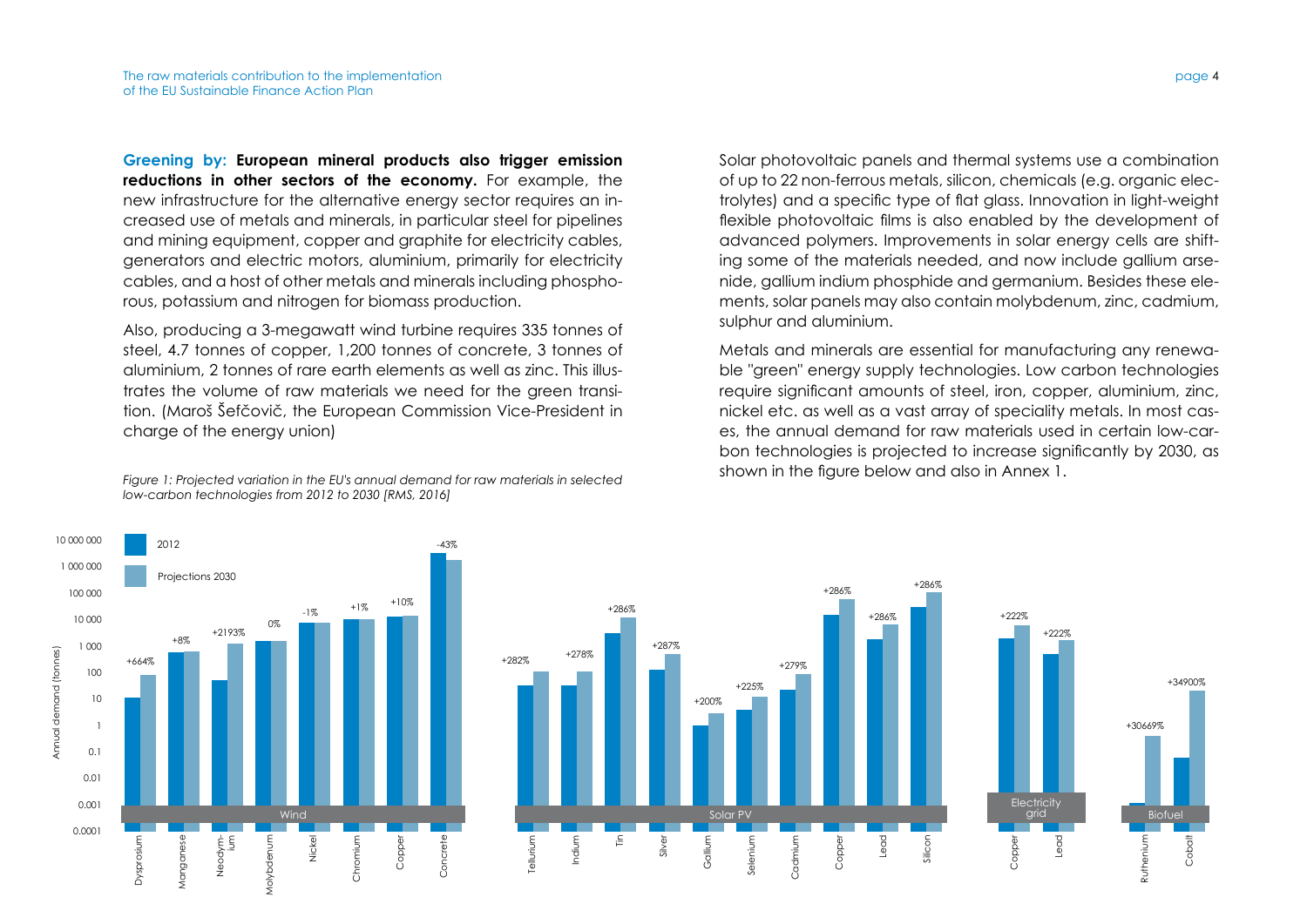## **3 Euromines is committed to contribute substantially to climate change adaptation**

A continuously changing climate generates a series of risks to mining operations. These industries are often located in challenging geographies, they rely on fixed assets with very long lifespans, include global integrated supply chains and have to deal with environmental and climate sensitive resources. Increased temperatures, changes in precipitation, sea level rise, earthquakes and extreme events have already become stressors with the potential to negatively affect the mining activity.

With this in mind, the European metals and minerals industries are dedicated to continuously identify and assess risks so that disruption and damage arising from acute or chronic effects of climate change are minimised. The measures include but are not limited to:

- Continual planning and risk management:
	- ensure a more efficient use of natural resources,
	- support R&D of appropriate environmentally sustainable technologies,
	- better measure and report on adaptation progress;
- Reinforcing assets to withstand current future dynamic climate conditions (e.g. storm surge, sea level rise, higher temperatures, heavy rainfall episodes);
- Amending the engineering design standards, design criteria and contract specifications to account for a changing climate (e.g. increased capacity in water and waste handling capabilities);
- Basing the frequency of maintenance and monitoring of assets upon indicators of risk including sensitivity to weather effects;
- Protecting against risks:
	- Increase flexibility to reinforce and/or increase the capacity of assets and operations in the future;
	- Strengthen relationships with local communities with regards to implementing adaptation actions, potential risks and early-warning systems;
- Remedying impacts:
	- Incorporating adaptation considerations into existing contingency and emergency management planning (e.g. planning for drought, extreme precipitation events, tropical storms, heat stress, community health);
	- Increasing resilience to water scarcity through increasing efficiency in arid or water-stressed regions, companies are taking action to improve water efficiency, do more with lower quality water inputs and develop new water sources;
- Monitoring, evaluation and reporting:
	- Validating the results of risk and opportunity assessments, ensuring that resources are being utilised effectively on high-priority issues;
	- Identifying emerging trends that could have implications for different activities;
	- long-term environmental and climate monitoring, and monitoring effects on regional stressors, such as water availability, ecosystem integrity, changes in flora and fauna varieties, and frequency and magnitude of extreme events;
	- periodic review of the design basis for equipment and infrastructure to determine whether the original climatic assumptions are still valid;
	- tracking implementation and effectiveness of adaptation actions and measuring performance against planning targets or goals;
	- incorporating adaptation considerations into existing monitoring of system components; for example, tracking maintenance and repair records to assess the impacts from historical extreme events or more gradual effects from incremental changes in historical temperature or precipitation;
	- public reporting on climate change impacts, adaptation activities, and progress towards performance goals or planned targets.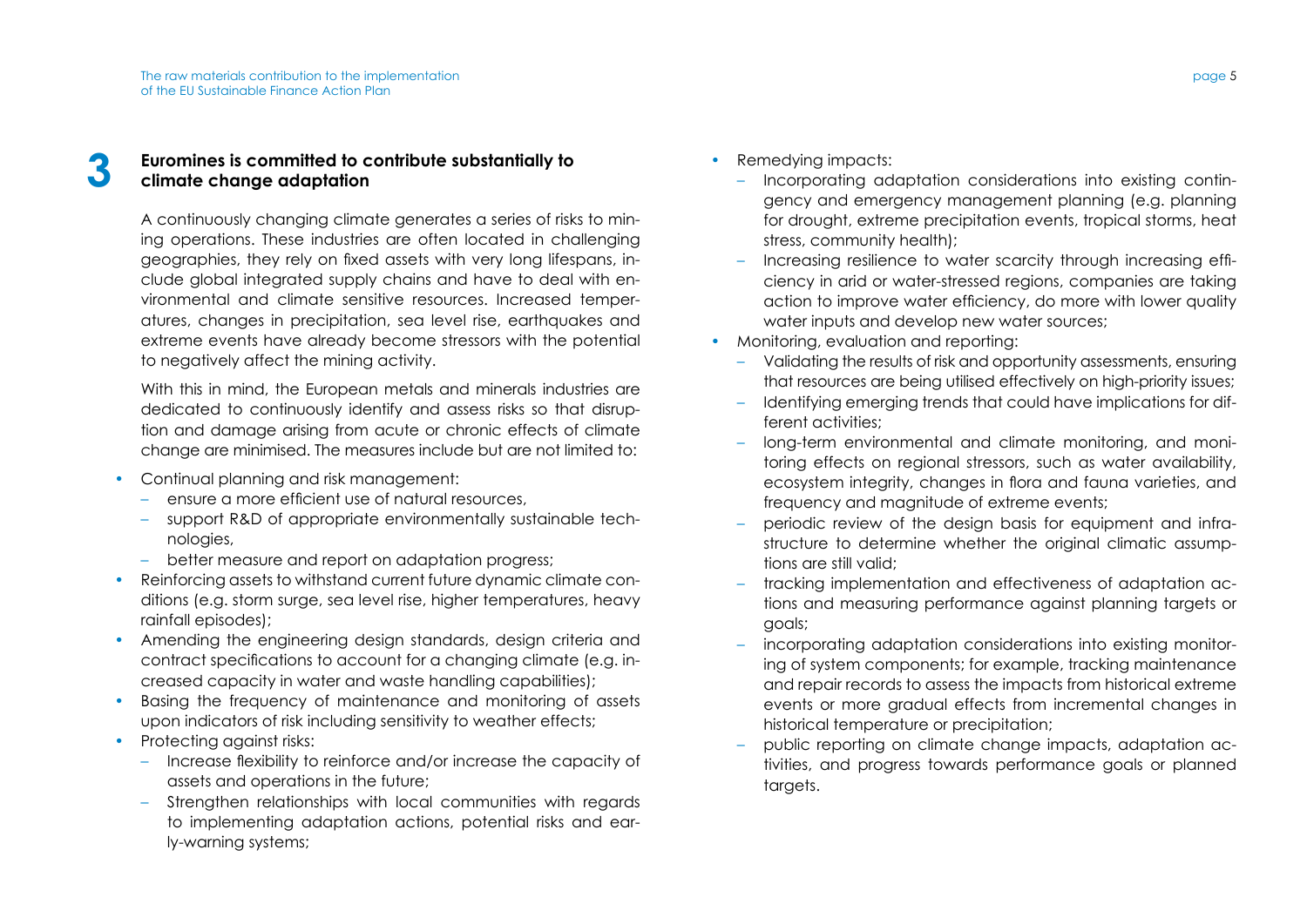#### **4 Euromines is committed to contribute to the sustainable use and protection of water**

Euromines welcomes and supports the European Union commitment to achieve good qualitative and quantitative status of all water bodies and supports society's development in line with the UN sustainable development goals. The provisions of the Water Framework Directive (WFD) provide for the improvement of water conditions in Europe and contribute to a sustainable water policy inter alia through the integrated management of river basins, and the raw materials industry fully complies and implements them. Over the last decades the industry has reduced discharges to water dramatically leading to a significant improvement of the status of European waters. The figure below presents an example from Sweden where, in the period from 2013 to 2017, discharge of heavy metals was reduced, despite increasing Non-ferrous ore production (sources: Swedish National Emission Register www.naturvardsverket. se, and Swedish Geological Survey https://apps.sgu.se/geolagret).

*Swedish annual NonFe ore production (Mt) and As/Cd/Pb discharge (kg) 2013-2017*



#### **5 Euromines is committed to contribute to the circular acconomy economy**

The EU Circular Economy policy is focussed on maintaining the value of resources rather than necessarily reducing their use; it explicitly acknowledges the important role that primary raw materials will continue to play and is structured to reflect the different needs and capacities of sectors when it comes to resource use, waste generation and waste management. The transition to an even more circular economy will increase the critical need for a sustainable and secure supply of metals and minerals.

The European mining industry contributes to the circular economy through its operations which aim at improving efficiency of raw materials usage, reducing waste and improving recyclability. The contribution is made also made through products containing various minerals and metals, e.g., by facilitating light-weighting and extending the lifetimes and recyclability of products and materials.

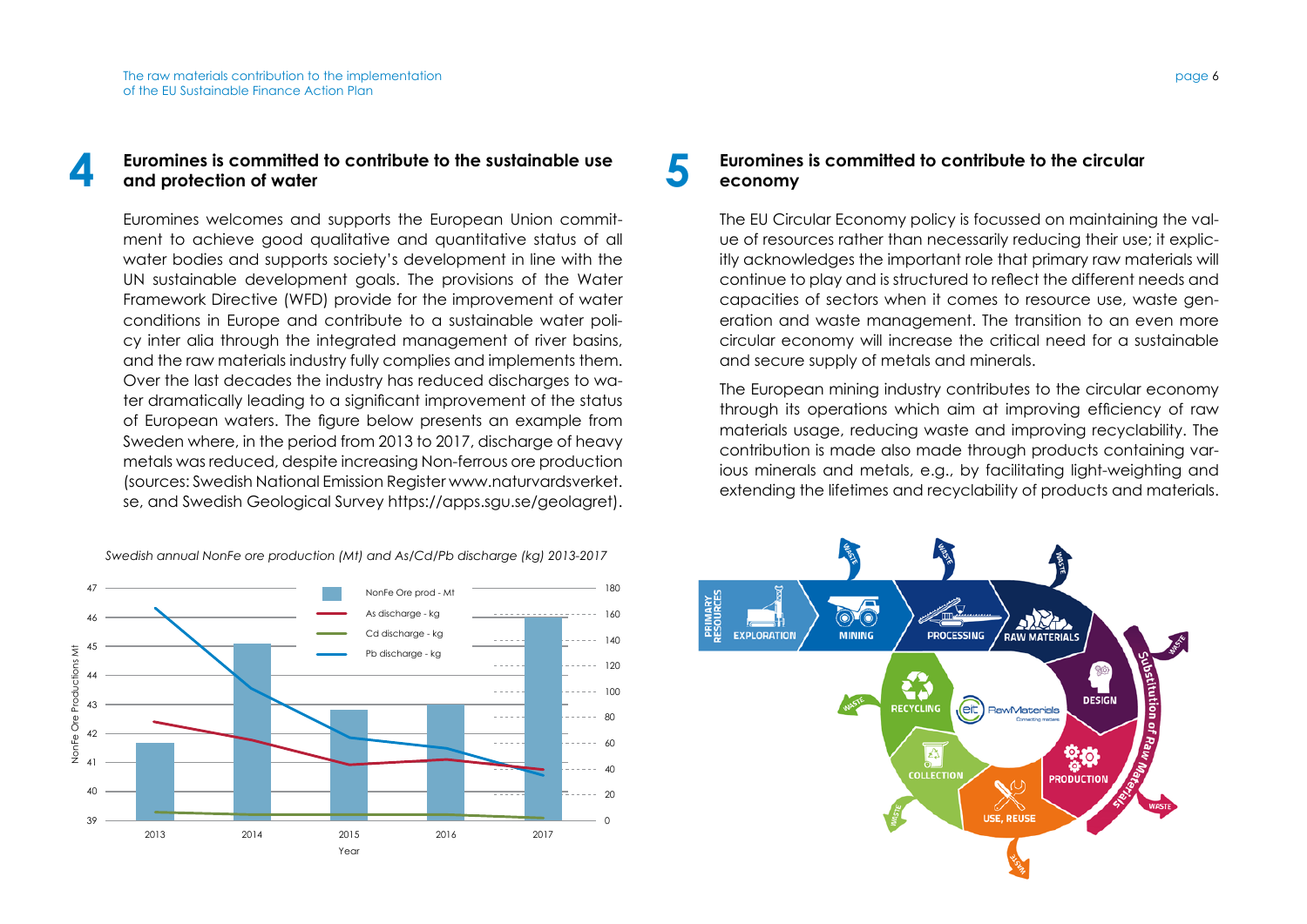### **6 Euromines is committed to contribute to the protection of <b>begitting healthy ecosystems**

The European mining industry assumes full responsibility regarding conservation and management of biological diversity and aims to always have a net positive impact on biodiversity and ecosystems.

Our commitment to identifying and assessing biodiversity opportunities and contraints throughout the entire mining cycle from exploration to rehabilitation, and our hope to always have a net positive effect help us better understand biodiversity issues and deliver long term business value.

#### **7 Euromines welcomes an integrated value chain market mechanism as a low-carbon economy enabler**

Assessing and ensuring a long term efficient contribution requires multiple actors along the entire value chain to act simultaneously towards the same objective. Therefore, a shift is required towards a systemic approach. When determining the contribution brought by a specific economic activity, three strategic segments should be addressed simultaneously: the sustainable supply of the raw materials needed to support the deployment of low carbon technologies; the contribution of production processes of upstream and downstream industries and the closure of the material loops (the shift from linear to circular thinking). Only through an integrated value chain approach can real advances in low carbon technologies be understood, achieved and evaluated on a long term.

Using a value chain approach would make it easier to boost the contribution of existing economic activities, but also to create and develop new more efficient low-carbon activities, through the introduction of new materials and investments.

## **8 Euromines welcomes initiatives aiming at fostering transparency and providing clarity to the markets through a common understanding of sustainable investments and their environmental impacts**

However, it is essential to ensure the current proposal is proportionate, practical and implementable, in line with EU competition rules and business confidentiality requirements and therefore

- it includes voluntary alternatives and options with no legally binding requirements where appropriate; the non-binding disclosure guidelines remain a voluntary tool for all companies, without singling out one sector in particular, such as banks and insurance,
- sets out clearly the role and application of climate-related information in relation to other information in the public domain,
- All commercially or economically sensitive information is not disclosed publicly.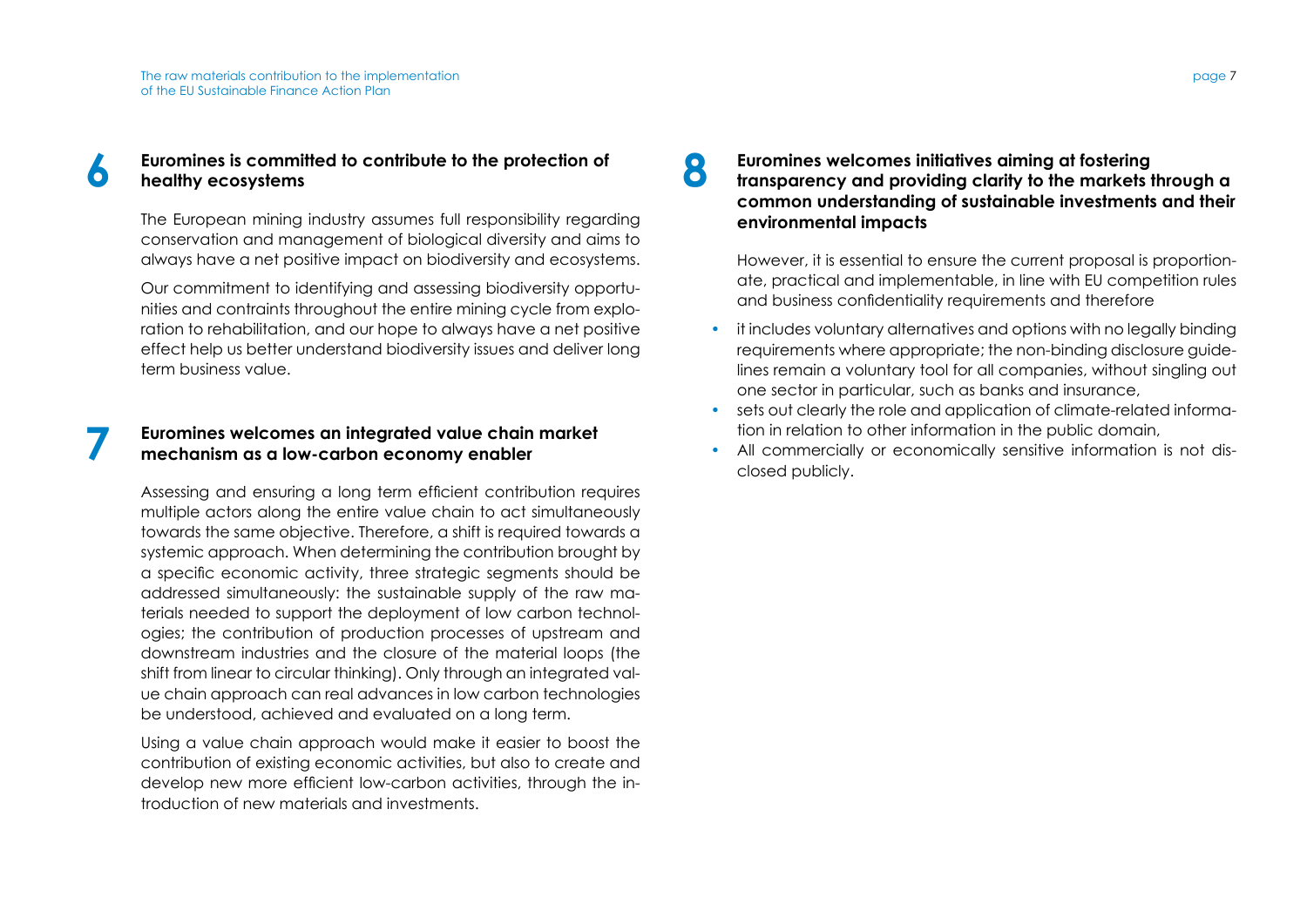| Raw material                    | Contribution to low carbon technologies                                                                                                                                                                                                                                                                                                                                                                                                                                                     |                                                                                                                                                                                                                                                                                                                                                                                                                                                                                                  |                                                                                                                                                                                                                                                                                                                           |                                                                                                                                                                                                                                                                                                                 |                                                                                                                                                                                                                                                                                                                                                                 |                                                                                                                                                                                                      |  |
|---------------------------------|---------------------------------------------------------------------------------------------------------------------------------------------------------------------------------------------------------------------------------------------------------------------------------------------------------------------------------------------------------------------------------------------------------------------------------------------------------------------------------------------|--------------------------------------------------------------------------------------------------------------------------------------------------------------------------------------------------------------------------------------------------------------------------------------------------------------------------------------------------------------------------------------------------------------------------------------------------------------------------------------------------|---------------------------------------------------------------------------------------------------------------------------------------------------------------------------------------------------------------------------------------------------------------------------------------------------------------------------|-----------------------------------------------------------------------------------------------------------------------------------------------------------------------------------------------------------------------------------------------------------------------------------------------------------------|-----------------------------------------------------------------------------------------------------------------------------------------------------------------------------------------------------------------------------------------------------------------------------------------------------------------------------------------------------------------|------------------------------------------------------------------------------------------------------------------------------------------------------------------------------------------------------|--|
|                                 | Transport                                                                                                                                                                                                                                                                                                                                                                                                                                                                                   | Wind                                                                                                                                                                                                                                                                                                                                                                                                                                                                                             | Solar                                                                                                                                                                                                                                                                                                                     | <b>Batteries</b>                                                                                                                                                                                                                                                                                                | Securing the EU base<br>load                                                                                                                                                                                                                                                                                                                                    | <b>Enhancing recycling</b>                                                                                                                                                                           |  |
| <b>Bauxite and</b><br>aluminium | Every kilogram of alumin-<br>ium replacing steel in car<br>manufacture reduces the<br>overall weight of the vehi-<br>cle by a further kilogram.<br>· Using 100 kg of alumini-<br>um in a car reduces $CO2$<br>emissions by up to eight<br>grams per kilometre trav-<br>elled, saving up to 46 litres<br>of fuel per year.<br>· Each kg of aluminium<br>in today's articulated<br>trucks saves 26 kg of $CO2$<br>throughout their life-cycle.                                                | Wind turbines can<br>require several tonnes<br>of aluminium in parts<br>such as the gear box.<br>The composite tech-<br>nology employed in<br>the aluminium honey-<br>comb delivers a core<br>material that com-<br>bines high strength<br>with low weight,<br>highly desirable in the<br>development of wind<br>turbines, rotor blades<br>and turbine core                                                                                                                                      | • For solar thermal<br>collectors (flat-plate<br>and evacuated tube<br>collectors), alumini-<br>um is mainly used in<br>absorbers, casings<br>and frames. Studies<br>support the trend of<br>increased aluminium<br>use in absorbers. Out<br>of 289 systems ana-<br>lysed 34% use alumini-<br>um absorbers <sup>2</sup> . | • Aluminium-air batteries<br>have demonstrated the<br>ability to power an elec-<br>tric vehicle for up to 1,000<br>miles. The Al-air battery<br>consumes aluminium as a<br>fuel. Aluminium's energy<br>density far surpasses con-<br>ventional battery technol-<br>ogies and can rival gas<br>and diesel fuels. | There are only three<br>bauxite mines (GR) and<br>one alumina plant (IE),<br>one anode plant (NL)<br>and three cathode<br>plants (F, Pl, UK) left in the<br>EU. The mines are in the<br>process of full electrifi-<br>cation to eliminate CO <sub>2</sub><br>emissions from fossil fuel.<br>They represent a major<br>electricity consumer in<br>their regions. | Aluminium recycling<br>rates from construc-<br>tion materials are in<br>the order of 80%.                                                                                                            |  |
| Copper                          | By 2025:<br>• An additional 350 kt of<br>copper will be required<br>to meet energy infra-<br>structure, charging and<br>storage needs<br>• An additional 950 kt of<br>copper will be consumed<br>by the auto sector to<br>meet EV requirements<br>By 2030<br>• An additional 1 Mt of<br>copper will be required<br>to meet energy infra-<br>structure, charging and<br>storage needs<br>• An additional 3 Mt of<br>copper will be consumed<br>by the auto sector to<br>meet EV requirements | The insulated copper<br>cables running down<br>from the generator<br>carry huge currents. A<br>wind turbine contains<br>an estimated 5 tonnes<br>of copper. In a typical<br>wind turbine, copper<br>is used in the power<br>cables, control cables,<br>instrument cables.<br>cooling and heating<br>systems, the genera-<br>tor, transformer, and<br>grounding system. Ad-<br>ditionally an average<br>generator weight may<br>equal 8.5 tons and<br>be composed of 35%<br>copper and 65% steel. | • Copper leads up to 8<br>times more heat that<br>other materials.<br>Copper is ideal for<br>heat exchangers<br>and especially for<br>solar thermal systems,<br>which are more<br>sustainable than<br>traditional ones. Solar<br>water heaters made<br>of copper can help<br>save up to 34% of<br>energy.                 |                                                                                                                                                                                                                                                                                                                 | Here are a number<br>of copper mines and<br>smelters across the EU (B,<br>BG, ES, D, P, PL, S, Ro). The<br>mines are in the process<br>of full electrification to<br>eliminate $CO2$ emissions<br>from fossil fuel.                                                                                                                                             | Today 50% of EU's<br>copper demand<br>comes from recycled<br>material because the<br>life span of the mate-<br>rials can be decades<br>and the demand is<br>outpacing the return<br>of the material. |  |

<sup>2</sup> Jan Maurice Bödeker (project management), Marc Bauer, Dr. Martin Pehnt: Aluminium and Renewable Energy Systems – Prospects for the Sustainable Generation of Electricity and Heat, Heidelberg, September 2010.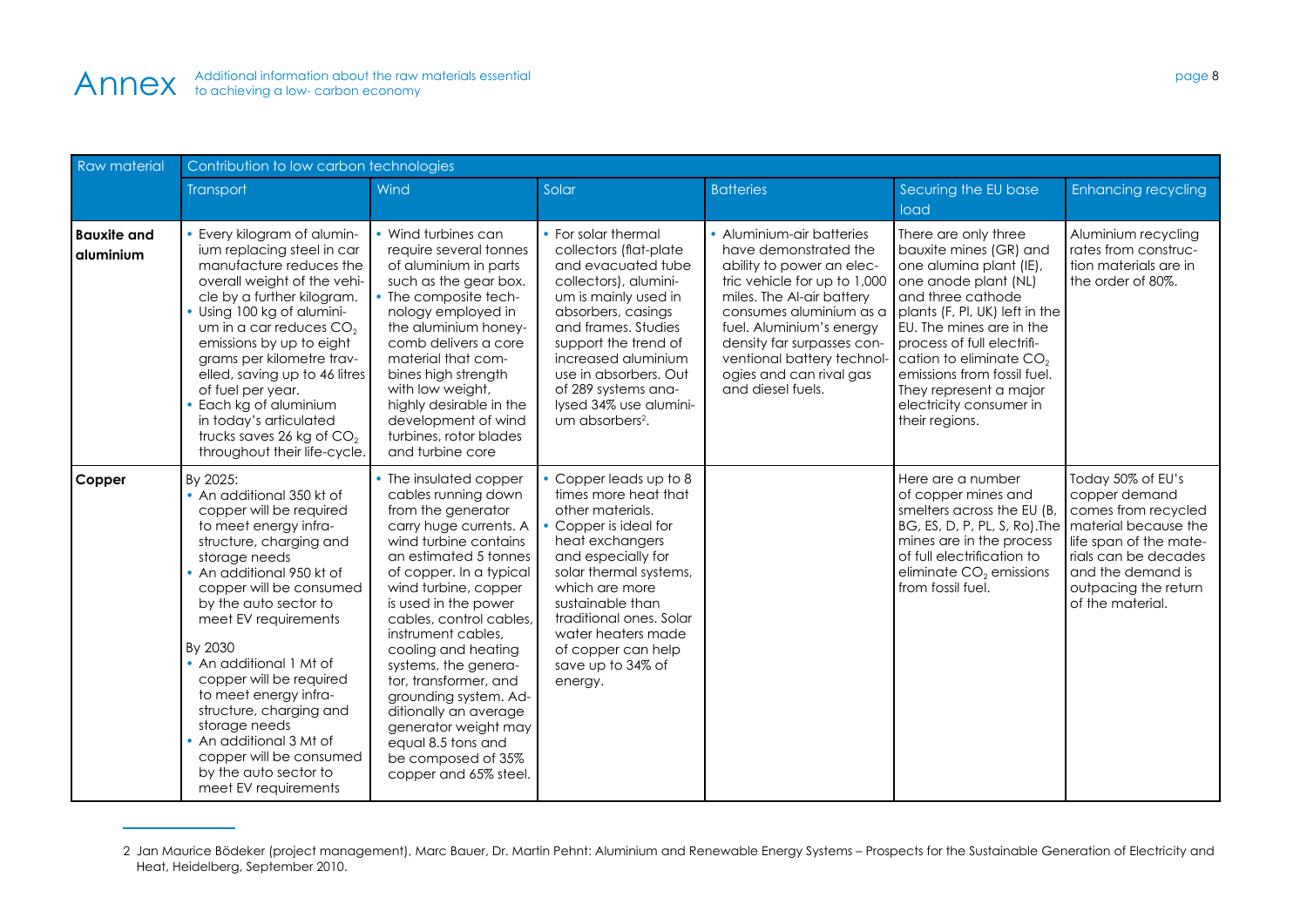

| <b>Raw material</b> | Contribution to low carbon technologies                                                                                                                                                                 |                                                                                                                                                                                                                                                                                                                                                                                                                                                                                                               |                                                                                                |                  |                                                                                                                                                                                                                                                                                      |                                                                                                                                                    |  |
|---------------------|---------------------------------------------------------------------------------------------------------------------------------------------------------------------------------------------------------|---------------------------------------------------------------------------------------------------------------------------------------------------------------------------------------------------------------------------------------------------------------------------------------------------------------------------------------------------------------------------------------------------------------------------------------------------------------------------------------------------------------|------------------------------------------------------------------------------------------------|------------------|--------------------------------------------------------------------------------------------------------------------------------------------------------------------------------------------------------------------------------------------------------------------------------------|----------------------------------------------------------------------------------------------------------------------------------------------------|--|
|                     | Transport                                                                                                                                                                                               | Wind                                                                                                                                                                                                                                                                                                                                                                                                                                                                                                          | Solar                                                                                          | <b>Batteries</b> | Securing the EU base<br>load                                                                                                                                                                                                                                                         | <b>Enhancing recycling</b>                                                                                                                         |  |
| <b>Iron Ore</b>     | High-strength structural steel   Wind turbines are made<br>plates and long sections<br>for tower structures, con-<br>crete-reinforcing bars for<br>foundations and electrical<br>steels for generators. | of 84% iron and steel<br>materials.<br>A single wind turbine<br>can contain as much as<br>several hundred tonnes<br>of steel. A variety of<br>iron-based materials<br>are used throughout a<br>turbine. Electrical steel<br>producing the specific<br>magnetic properties<br>that optimally convert<br>motion to energy, cast<br>iron or forged steel are<br>used for holding the<br>blades in the rotor hub<br>and important structural<br>elements of bearings<br>and rings are made of<br>high-tech steel. | Saw wires used to cut<br>silicon wafers as building<br>blocks for photovoltaic<br>solar cells. |                  | There is only one major<br>iron ore mine and two<br>smaller ones operating in<br>the EU. There are in the<br>process of full electrifi-<br>cation to eliminate CO <sub>2</sub><br>emissions from fossil fuel.<br>They represent a major<br>electricity consumer in<br>their regions. | This steel is fully recy-<br>clable after a lifespan<br>of about 30-40 years.<br>Steel from construc-<br>tion is recycled at 93%<br>already today. |  |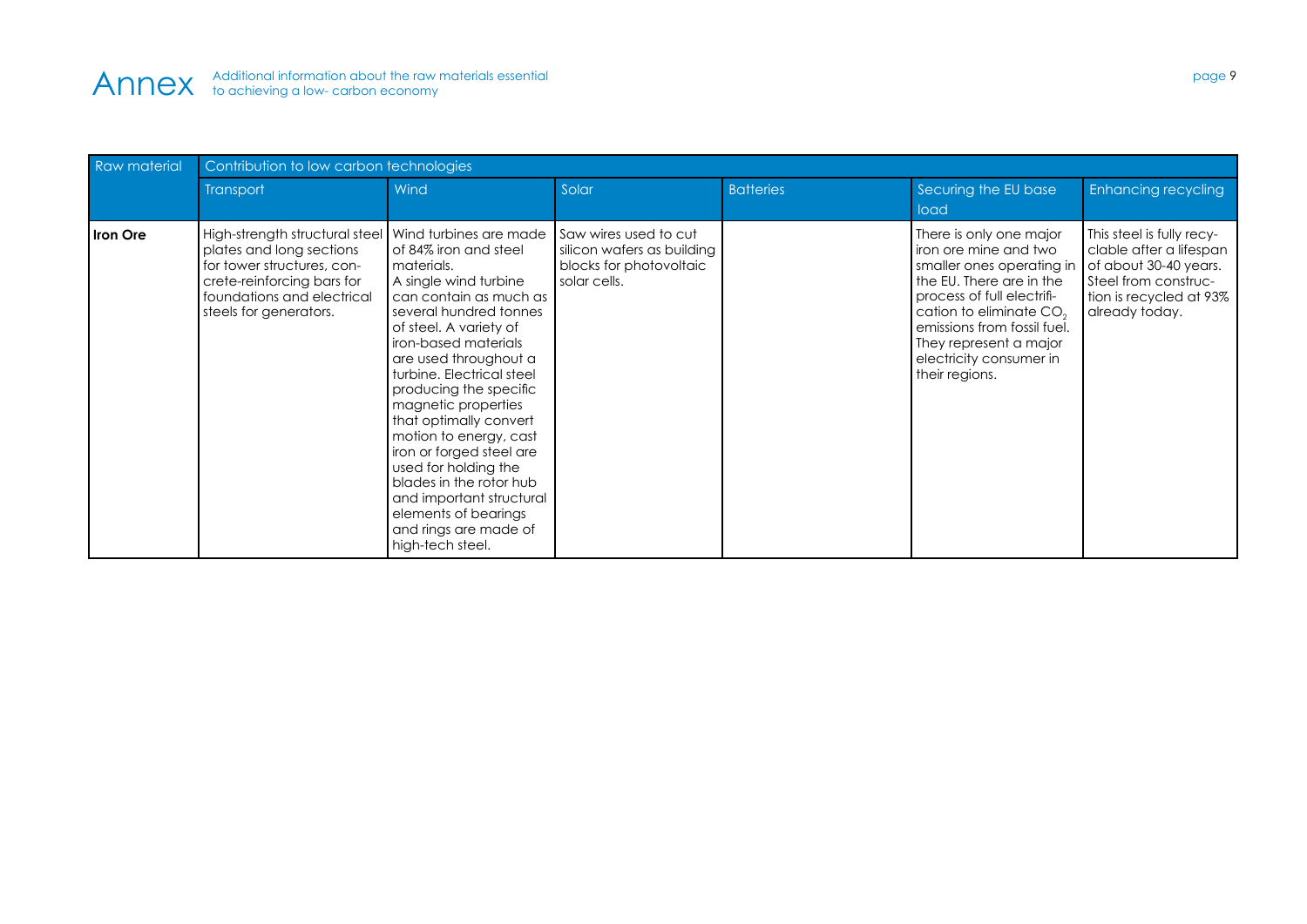

| <b>Raw material</b> | Contribution to low carbon technologies |                                                                                                                                                                                                                                                                                                                                                                                                                                                                                                                                                                                                                                                 |                                                                                                                                                                                                                                                                                                                                                                                                                                                                                                                                                                                                      |                                                                                                                                                                                                                                                                                                                                                                                                                                                                                                                                                                                                                                                                                                                                                                                                                                                                                             |                                                                                                                                                                                                                                                                                           |                                                                                                                                                                                                                                                                                                                                                                                                                                                                                                  |  |
|---------------------|-----------------------------------------|-------------------------------------------------------------------------------------------------------------------------------------------------------------------------------------------------------------------------------------------------------------------------------------------------------------------------------------------------------------------------------------------------------------------------------------------------------------------------------------------------------------------------------------------------------------------------------------------------------------------------------------------------|------------------------------------------------------------------------------------------------------------------------------------------------------------------------------------------------------------------------------------------------------------------------------------------------------------------------------------------------------------------------------------------------------------------------------------------------------------------------------------------------------------------------------------------------------------------------------------------------------|---------------------------------------------------------------------------------------------------------------------------------------------------------------------------------------------------------------------------------------------------------------------------------------------------------------------------------------------------------------------------------------------------------------------------------------------------------------------------------------------------------------------------------------------------------------------------------------------------------------------------------------------------------------------------------------------------------------------------------------------------------------------------------------------------------------------------------------------------------------------------------------------|-------------------------------------------------------------------------------------------------------------------------------------------------------------------------------------------------------------------------------------------------------------------------------------------|--------------------------------------------------------------------------------------------------------------------------------------------------------------------------------------------------------------------------------------------------------------------------------------------------------------------------------------------------------------------------------------------------------------------------------------------------------------------------------------------------|--|
|                     | Transport                               | Wind                                                                                                                                                                                                                                                                                                                                                                                                                                                                                                                                                                                                                                            | Solar                                                                                                                                                                                                                                                                                                                                                                                                                                                                                                                                                                                                | <b>Batteries</b>                                                                                                                                                                                                                                                                                                                                                                                                                                                                                                                                                                                                                                                                                                                                                                                                                                                                            | Securing the EU base<br>load                                                                                                                                                                                                                                                              | <b>Enhancing recycling</b>                                                                                                                                                                                                                                                                                                                                                                                                                                                                       |  |
| <b>Nickel</b>       |                                         | In onshore wind power<br>nickel is used mainly in<br>the gearing and gener-<br>ator components.<br>Offshore, given the cor-<br>rosive marine environ-<br>ment, there are many<br>more opportunities for<br>stainless steels.<br>Copper-nickel alloys<br>can also offer fouling<br>and corrosion protection<br>in the splash zone.<br>Tidal power and emerg-<br>ing wave power systems<br>face similar marine<br>corrosion and fouling<br>environments.<br>Hydroelectric installa-<br>tions use turbines which<br>can use nickel-con-<br>taining alloys for both<br>erosion and corrosion<br>resistance to ensure the<br>longevity of the plant. | Nickel-containing stain-<br>less steels may be used<br>for the collector and<br>associated pipes.<br>Concentrating solar<br>power uses arrays of<br>mirrors to concentrate<br>the solar radiation onto<br>receivers, where the<br>temperature can reach<br>500°C. The heat is trans-<br>ported using molten salts<br>I in heat- and corro-<br>sion-resistant stainless<br>steel tubing. Stainless<br>steel tanks containing<br>molten salts are also<br>used to store the heat.<br>Photo-voltaic systems<br>generate electricity<br>directly and may use<br>stainless steel for the<br>panel frames. | Many types of recharge-<br>able battery chemistries<br>exist, each with their own<br>characteristics, such as<br>energy storage capacity for<br>a given weight, operating<br>temperature range and<br>discharge rates. Lithium-ion<br>battery technology has<br>been evolving rapidly and<br>has found widespread ap-<br>plication in electric vehicles<br>as well as portable tools<br>and electronic equipment.<br>Two of the most common-<br>ly-used batteries, Nickel<br>Cobalt Aluminium (NCA)<br>and Nickel Cobalt Manga-<br>nese (NCM) use 80% and<br>33% nickel respectively;<br>newer formulations of NCM<br>are also approaching 80%<br>nickel.<br>Most Li-ion batteries now<br>rely on nickel. Nickel in car<br>batteries is delivering a<br>longer range for vehicles.<br>Nickel is an important part<br>of LED bulbs that are 80-90%<br>more efficient than conven-<br>tional. | Here is only three nickel<br>ore mine operating in the Nickel is amongst the<br>EU (Fin, GR). There are in<br>the process of full electri-<br>fication to eliminate CO <sub>2</sub><br>emissions from fossil fuel.<br>They represent a major<br>electricity consumer in<br>their regions. | Enhancing recycling<br>most valuable of the<br>common non-ferrous<br>metals and the world's<br>most highly recycled<br>substance. Nickel<br>and nickel-containing<br>alloys can be returned<br>to their original state<br>or converted to a<br>different, but still valu-<br>able, form. Examples<br>are nickel-containing<br>stainless steel scrap<br>being turned into<br>new stainless steel, or<br>nickel from recycled<br>batteries being used<br>for nickel-containing<br>stainless steel. |  |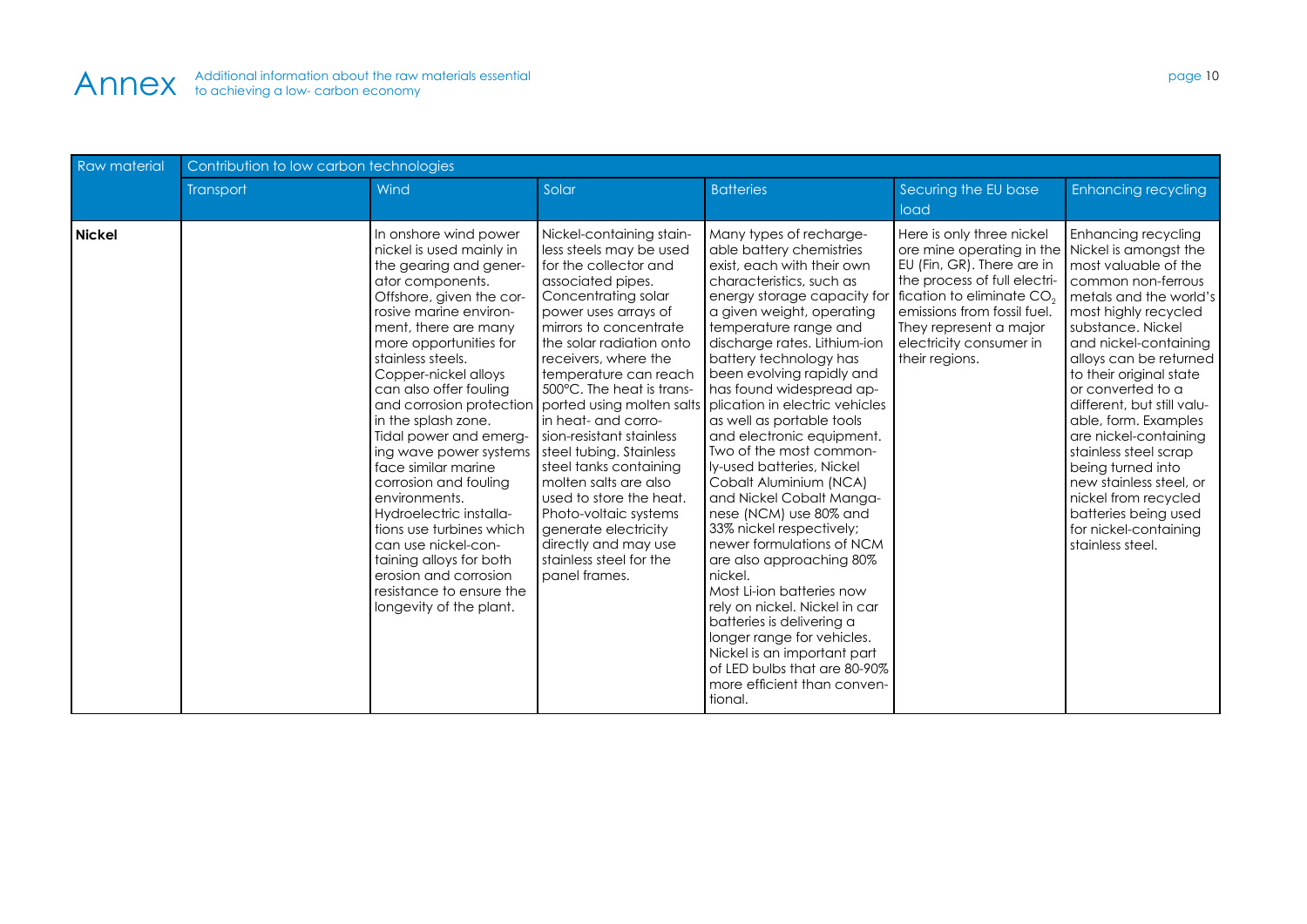

| <b>Raw material</b> | Contribution to low carbon technologies |                                     |       |                                                                                                                             |                                                                                                                                                                                                                                                                                            |                                                                                                                                                                                                                                                                                                                                                                                                                                                               |  |
|---------------------|-----------------------------------------|-------------------------------------|-------|-----------------------------------------------------------------------------------------------------------------------------|--------------------------------------------------------------------------------------------------------------------------------------------------------------------------------------------------------------------------------------------------------------------------------------------|---------------------------------------------------------------------------------------------------------------------------------------------------------------------------------------------------------------------------------------------------------------------------------------------------------------------------------------------------------------------------------------------------------------------------------------------------------------|--|
|                     | Transport                               | Wind                                | Solar | <b>Batteries</b>                                                                                                            | Securing the EU base<br>load                                                                                                                                                                                                                                                               | Enhancing recycling                                                                                                                                                                                                                                                                                                                                                                                                                                           |  |
| <b>Zinc</b>         |                                         | Off-shore wind farms<br>foundations |       | Modelling of Zinc Energy<br>Storage System for Inte-<br>gration with Renewable<br>Energy <sup>3</sup><br>Zinc-air batteries | There are 15 zinc ore<br>mine operating in the EU.<br>There are in the process<br>of full electrification to<br>eliminate CO <sub>2</sub> emissions<br>from fossil fuel. They rep-<br>resent a major electricity properties. At present,<br>consumer in their regions.   approximately 70% | Zinc is an inherently<br>recyclable non-ferrous<br>metal and can be<br>recycled indefinitely<br>without any loss of<br>physical or chemical<br>of zinc comes from<br>primary refining of zinc<br>ores (including 10-15%<br>from recycled sourc-<br>es) and 55% of end-of-<br>life zinc is recycled in<br>Europe covering 30%<br>comes directly from<br>recycled zinc due to<br>rising demand.<br>60% of all zinc pro-<br>duced worldwide are<br>still in use. |  |

<sup>3</sup> Emad Manla and Adel Nasiri, Power Electronics and Electric Drives Laboratory, University of Wisconsin-Milwaukee / Michael Hughes, ZBB Energy Corporation: Modeling of Zinc Energy Storage System for Integration with Renewable Energy; www.researchgate.net/publication/261111349